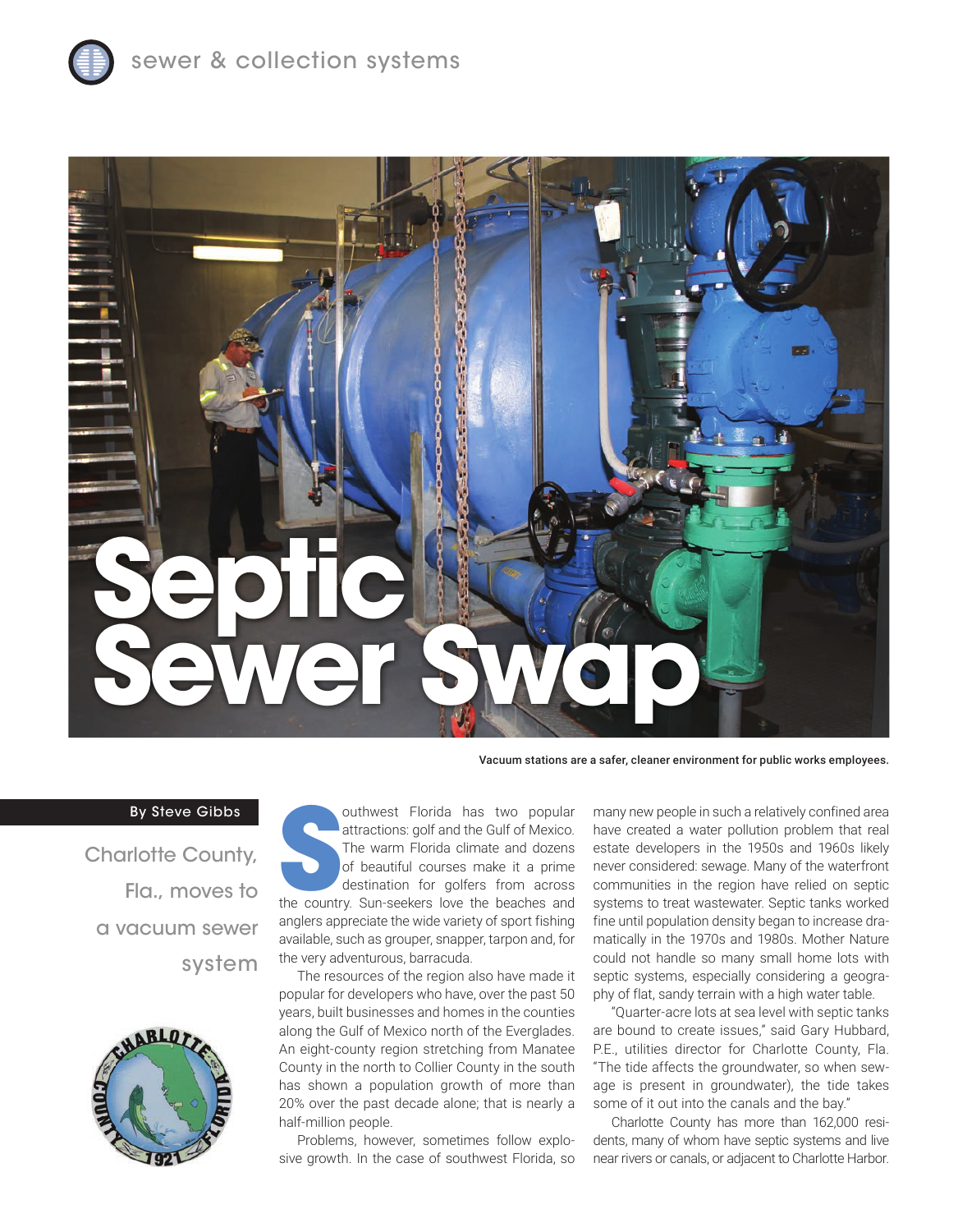

Too many septic systems threatened the resort lifestyle so popular in southwest florida.

Sewage seeping into local waterways led the Florida Department of Environmental Protection to declare Charlotte Harbor and the nearby Peace River to be "impaired waters." High levels of nitrogen affect marine life and water sports, as well as property values. "From an economic standpoint, Charlotte Harbor is the lifeblood of the community; we have to protect it," Hubbard said.

## **An Affordable Alternative**

Eliminating the source of the nitrogen was an obvious solution to the pollution problem, but sewering an existing community is a difficult and expensive problem, especially in southwest Florida, where sandy soil and high groundwater make trench excavation and pipe laying problematic. Fortunately, Charlotte County could look to some of its

neighbors for effective solutions to its sewer problems.

The Englewood Water District and Sarasota County are directly adjacent to Charlotte County. Over the past 20 years, each area has dealt with the issue of septic system abatement.

"In 1995 the Englewood Water District had us look into alternative sewer conveyance methods. One of them was vacuum sewer technology," said Jonathan Cole, president of Giffels-Webster Engineers. Charlotte County hired his firm to help design and install its new sewers.

"Englewood was looking for alternatives to gravity sewers because they wanted to minimize the impact that sewer installation would have on [its] roads," Cole said. "We bid the project both ways, gravity sewers and vacuum sewers. It turned out that AIRVAC vacuum sewers were more efficient both in terms of installation and with regard to operations and maintenance."

Cole explained that installing vacuum sewer collection lines would be less disruptive and expensive than installing gravity collection lines.

"Gravity sewers would have required that we dig up entire streets to create trenches 3 to 15 ft deep, then repave them afterward," he said. "With vacuum sewers, we could install a smaller pipe in shallower trenches in the space between the pavement and property owner's right-of-way [with] much less disruption and cost."

Another important factor was the costeffectiveness of lift stations versus vacuum stations. Cole noted that while a vacuum station typically is more expensive to build than a pumping station for a gravity sewer,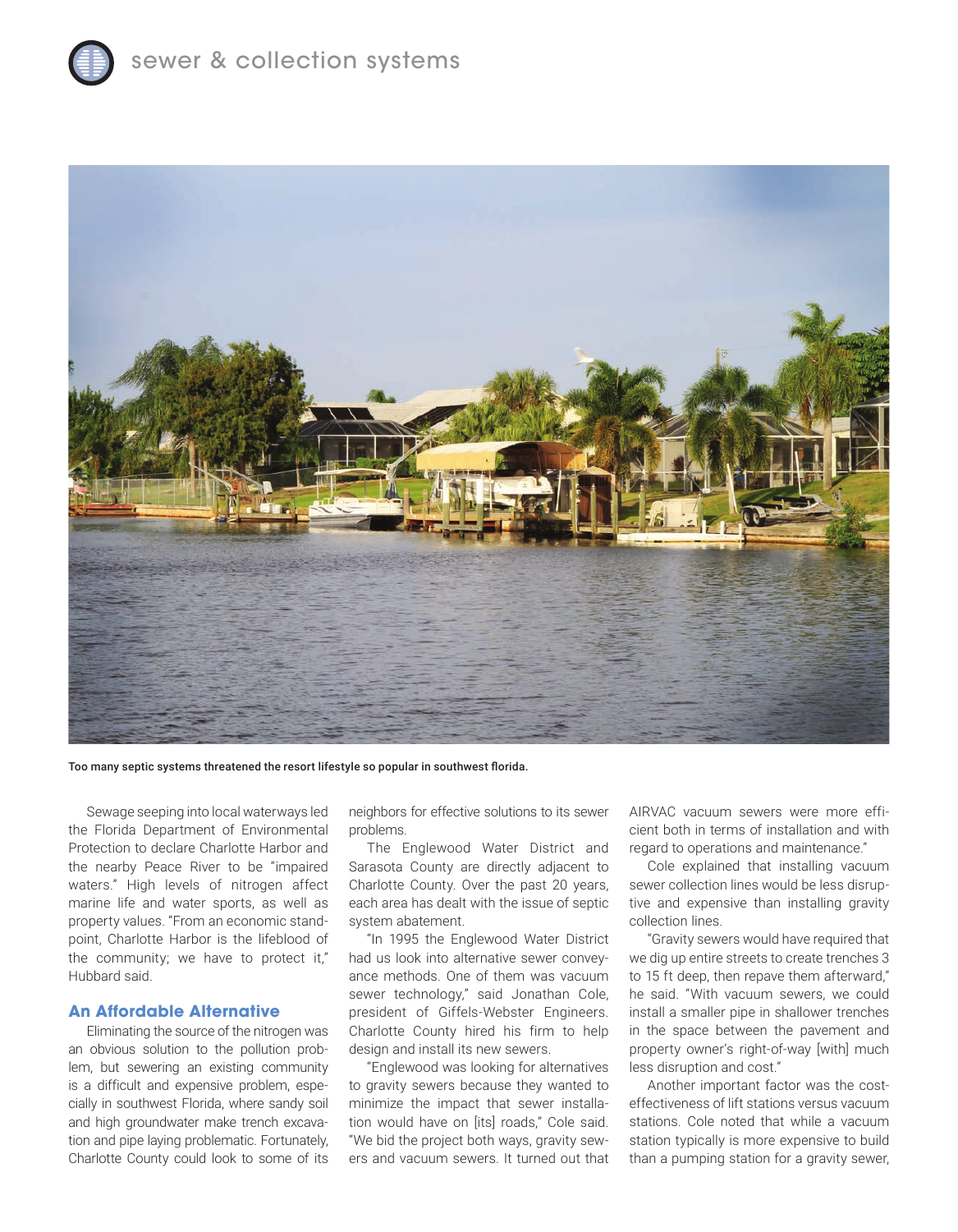

Vacuum stations cover a relatively small footprint, are odor free and can be designed to blend into the neighborhood.

a single vacuum station would do the work of several pumping stations.

"In Englewood, we could stretch out about 10,000 ft from a vacuum station. A gravity sewer would have required multiple lift stations for the same area. The efficiency of vacuum technology is just much better in these conditions."

An added benefit of vacuum sewers is the ease of operations and maintenance it provides for utility workers.

"Once [operators] became familiar with the AIRVAC system, they realized they rarely have to come in contact with raw sewage," Cole said. "With gravity lift stations the pumps are actually submerged in the sewage, so if there is a mechanical problem it gets very messy. Vacuum pumps are in dry air, so you almost never come in contact with sewage. The stations are clean and

virtually odor free, so the working conditions are far better."

As Englewood Water District was addressing its sewer issues, Sarasota County was watching closely. Its analysis yielded the same conclusions: Vacuum sewer technology was cleaner and easier to install and maintain. Sarasota County soon embarked on a multi-year, multi-phase project to replace septic systems throughout the county. Again, Giffels-Webster Engineers was involved in the design and construction. Since in 2003, Sarasota County has installed nine AIRVAC vacuum systems serving nearly 12,000 houses.

## **Cost/Benefit Factor**

After approximately 20 years of staged construction, the Englewood vacuum sewer system is now virtually complete, with seven vacuum systems serving 8,500 houses. Sarasota County is in its 14<sup>th</sup> year of staged construction, with two more vacuum sewer systems to be installed over the next few years. Cole said that over that time, his firm has designed and installed approximately 1.5 million ft of vacuum line and 19 vacuum stations in the Englewood and Sarasota county areas, as well as other Florida communities.

"Vacuum sewer technology has really taken off in this part of the country," Cole said. "We've done [AIRVAC] systems in Sarasota County, Martin County, Jacksonville and Tarpon Springs. The Englewood system has approximately 9,000 connections, so it is quite large. We've sort of specialized in vacuum sewers for the past 20 years."

That work is helpful for the communities of southwest Florida, where the experience of Giffels-Webster is reassuring to both